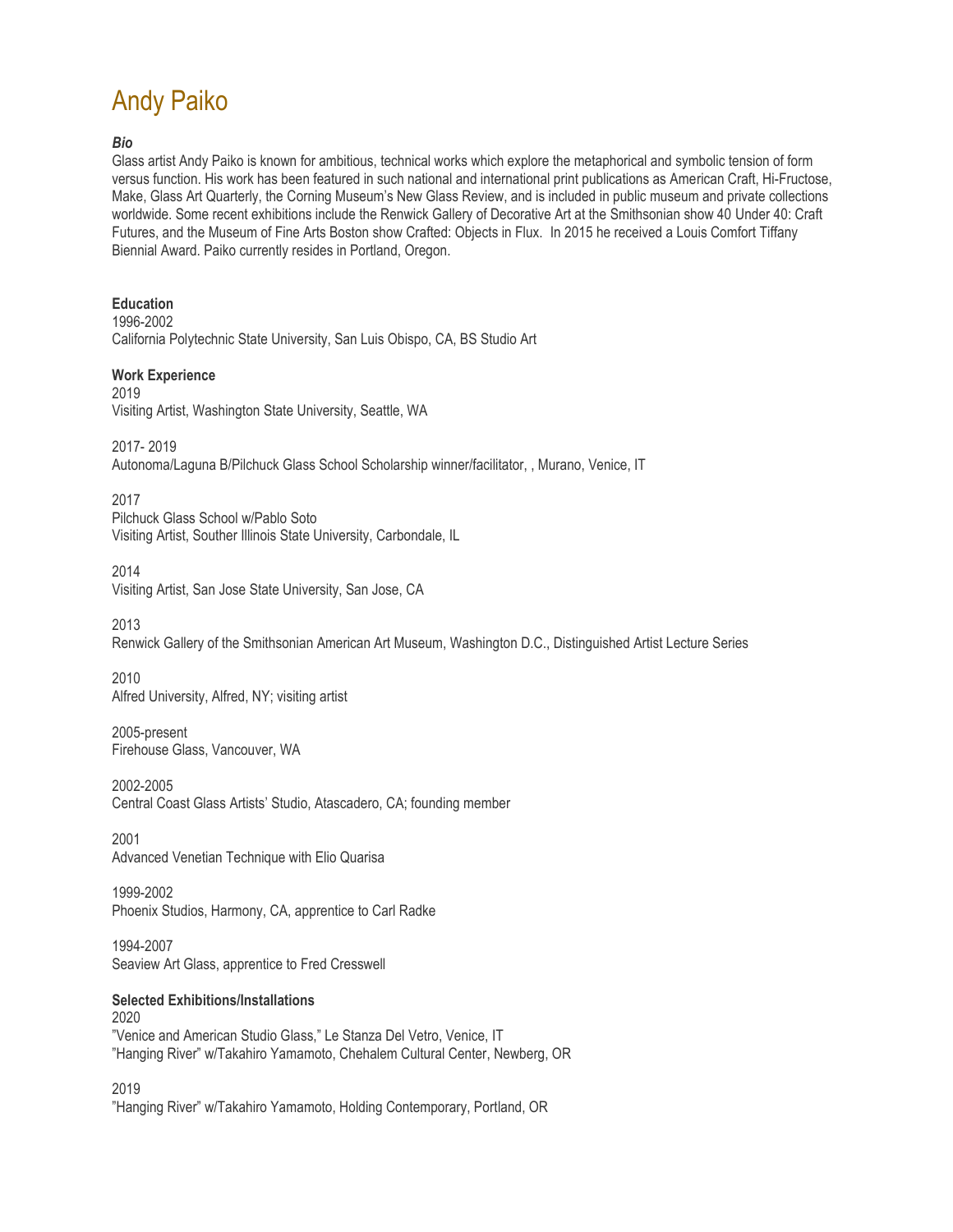2018 SALON Design Expo, represented by Wexler Gallery (PA), New York, NY Open Haus Design Show, Portland, OR "Reflections," Momentum Gallery, Ashville, NC Kinetic Sculpture show, Kittrel Riffkind Glass, Dallas, TX

# 2016

SOFA Chicago Expo, represented by Wexler Gallery, (PA), Chicago IL "Refraction Monologue," Installation, Front of House Gallery, Portland, OR FOG Fair, represented by Wexler Gallery, San Francisco, CA Collective Design Fair, New York, NY, represented by Wexler Gallery

# 2015

SOFA Chicago, represented by Wexler Gallery, Chicago, IL "Crafted: Objects in Flux", Museum of Fine Arts Boston, Boston, MA "The State of Oregon Craft", Museum of Contemporary Craft, Portland, OR Dorothy Saxe Invitational, Contemporary Jewish Museum, San Francisco, CA Art of Fire: Glass Art from the WAM Collection, Wichita Museum of Art, Wichita, KS

# 2014

The SALON Art + Design Fair, represented by Wexler Gallery (PA), New York, NY SOFA Chicago, represented by Wexler Gallery (PA), Chicago, IL Indefinite Sum Solo Exhibition, Natalie and James Thompson Gallery, San Jose State University, San Jose, CA Supercool Glass group exhibition, Shelburne Museume, Shelburne, VT Collective 2 Design Fair, represented by Wexler Gallery (PA), New York, NY Fragile Force, Wexler Gallery, Philadelphia, PA

2013 Collective Design Fair, Wexler Gallery, New York, NY Transference 2013, Museum of Contemporary Craft, Portland, OR

## 2012

SOFA Chicago, Wexler Gallery, Chicago, IL Wild Nature, Wexler Gallery, Philadelphia, PA 40 Under 40; Craft Futures, Renwick Gallery of the Smithsonian American Art Museum, Washington DC Transference, Houston Center for Contemporary Craft, Houston, TX

2011

Louis Comfort Tiffany Foundation Award nominee

2010 Transference, San Francisco Museum of Craft and Design, with Ethan Rose

2009

Transference, Museum of Contemporary Craft, Glass/Sound Installation with Ethan Rose Portland, OR Anima Mundi, Group Show, Glazen Huis Museum, Lommel, Belgium Cabinets of Curiosities, Group Show, Museum of Outdoor Arts, Englewood, CO One of a Kind, Group Show, Kittrel Riffkind Art Glass, Dallas, TX Studio Artists' Invitational, Elements Glass, Portland, OR

2008

Emergent Forms, Museum of Contemporary Craft Gallery, Portland OR The American Craft Council Retail Show, Searchlight Artist, Baltimore, MD

2007

Northbank Gallery, Andy Paiko, Recent work, Vancouver, WA Guardino Gallery, Portland, OR, Smith Elliot and Andy Paiko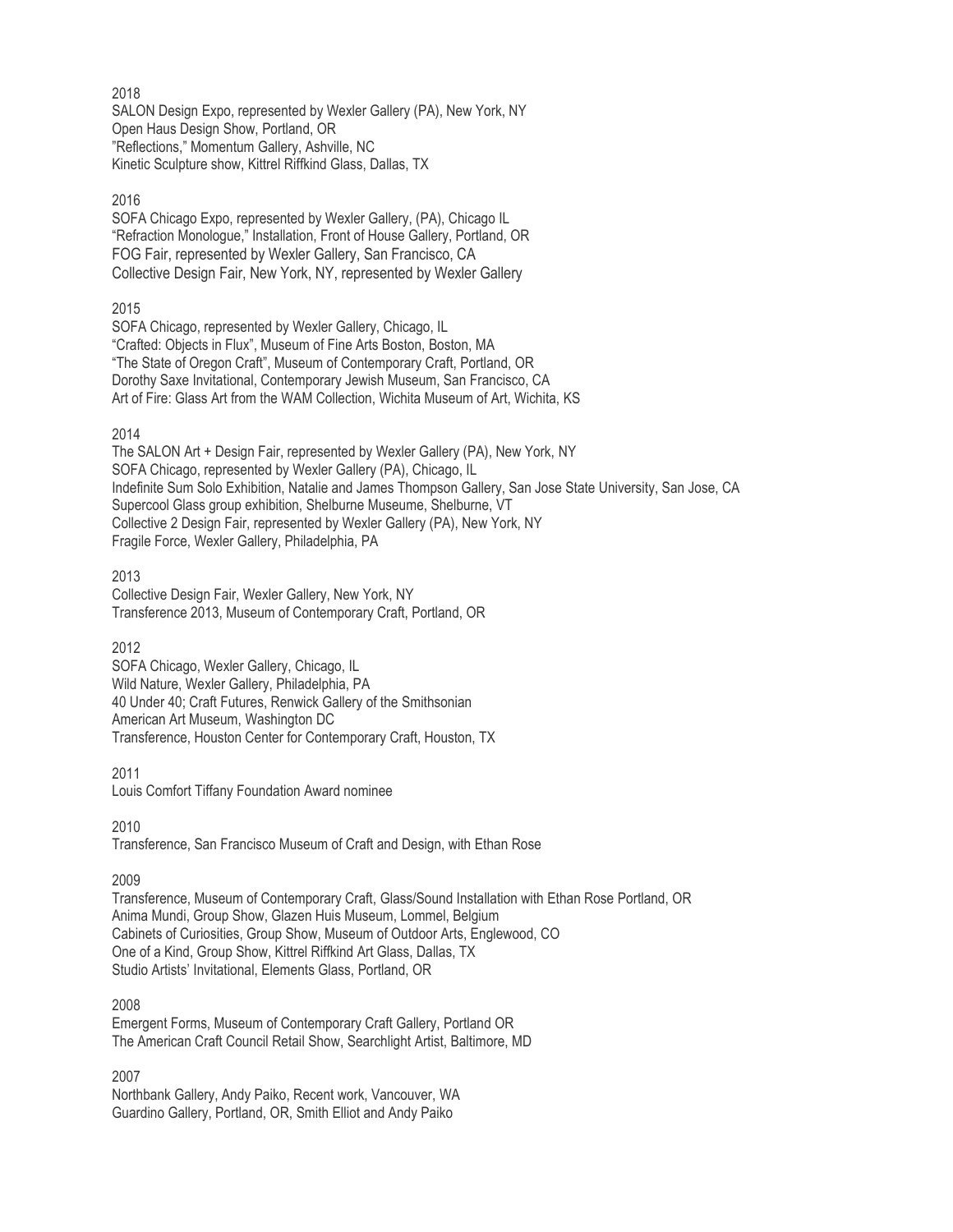2006

Bergdorf Goodman, NY, NY, Holiday windows A.S.A.P., Michelle O'Connor Gallery@ Blue Studio, San Francisco, CA

2005

Harry Winston Diamonds, Holiday Windows, NY, NY Momento Mori, D.L. & Co., Barney's, NY, NY Andy Paiko, Solo Exhibition, Michelangelo Gallery, Santa Cruz, CA

2004

Arcane, Michelle O'Connor Gallery@ Blue Studio, San Francisco, CA

2002

In Suspension, California Polytechnic State University, San Luis Obispo, CA

2001

The Fine Art of California Craft, Pence Gallery, Davis, CA

## **Press**

Venice and American Studio Glass, Catalogue, Stanza Del Vetro, SKIRA/Pentagram 2020 New Glass Review 41, The Corning Museum of Glass, p. 64, 2020 CRAFTED: OBJECTS IN FLUX, Emily Zilber, MFA Publications, Museum of Fine Arts, Boston, 2015 Hi Fructose Magazine #37, Feature by Eva Glettner, p. 36, October 2015 art ltd., "New Directions in Glass", Sarah Margolis-Pineo, p. 50, May/June 2015 Glass Magazine #135, "Wrought" Feature by Robin Rice, p. 20-27, cover. Summer 2014 Modern Magazine, "Contemporary Glass Goes Global", By Brook S. Mason, p. 66. Spring 2014 Maison & Objet Paris Inspiration Book; Vivant: Nelly Rodi "Renaiscience", January, 2013 Gray Magazine, "Notes of Noir", Rachel Gallaher, December 2012 40 UNDER 40: CRAFT FUTURES, Nicholas R. Bell. Renwick Gallery of the Smithsonian American Art Museum. 2012 American Craft Magazine, "Dark Arts" by Joyce Lovelace; "40 Under 40", By Monica Moses, November 2012 New Glass Review 32, The Corning Museum of Glass, p.38, 2011 MAKE Magazine, "Made on Earth", p.22 , Apr/May 2011 Wired UK Magazine, Tech-Culture, p.59, July 2010 American Craft Magazine, Product Placement, p. 12, Apr/May 2010 LUXE Magazine, "Style Makers", Pac. NW issue, p. 115, Spring 2010 FRAME Magazine, "Heart of Glass", By Amara Holstein, p. 218, Mar/Apr. 2010 Glass Magazine, Review by Victoria Josslin, p. 44, Spring 2010 The Oregonian, "Pushing the Concept of Craft Deep Into the Imagination", p.B1, Nov. 30, 2009 Portland Mercury, "Transference" review, p.38. Nov. 26, 2009 New Glass/Neues Glas, "Anima Mundi" review, May 2009 New Glass Review 30, The Corning Museum of Glass, p. 36, 2009 Oregon Art Beat, featured artist, OR Public Broadcasting, November 2008 CONTEMPORARY GLASS, Black Dog Publishing, p. 70-71, Fall 2008 Spin-off Magazine, "As the Whorl Spins", p. 14, Summer 2008 Glass Magazine, Review by Richard Speer, p.61, Winter 2007-2008 LUXE Magazine, Chicago, p. 177, Fall 2007 Willamate Week, Vol. 3 Is. 2 p. 57, Review: "Heart of Glass", May 2007 ELLE magazine, Elle Shops, p.166, 170, Dec 2006 House and Garden Magazine, "Gothic Splendor," p. 152-159, Nov 2006 LUXE Magazine, Colorado, Spotlight, p. 35, Fall, 2006 W Magazine, "Mr. Little's Big Break," p. 120, Oct. 2005 Departures Magazine, "Perfect Little Things," Sept 2005.

## **Film and Television**

2012 Abraham Lincoln, Vampire Hunter, Co-produced by Tim Burton

2011 Portlandia – *The Mayor is Missing*